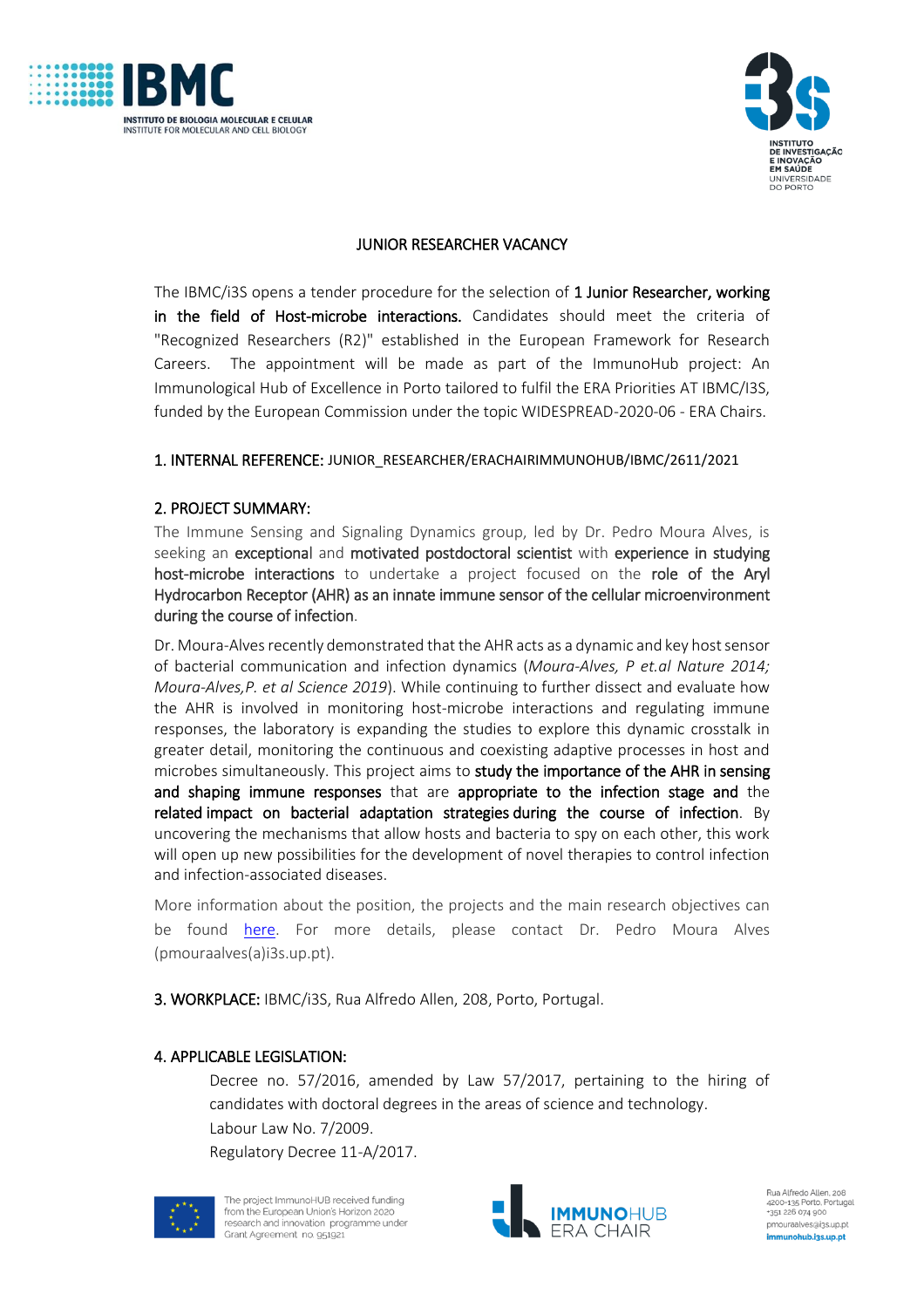



5. CONTRACTUAL TERMS: The position is a Junior Researcher and carries a monthly wage of 2153,94 Euros, in line with national guidelines.

# 6. SPECIFIC CRITERIA FOR ADMISSION AND GENERAL REQUIREMENTS:

## Mandatory Admission Criteria

- o PhD degree in Immunology, Infection Biology, Microbiology, Molecular Biology or related discipline (Degree must be obtained before starting the position).
- o Fluent (writing and speaking) in English.

# Essential Selection Criteria (70%)

- o Previous laboratory and research experience related to the project, preferably in Innate Immunity and Host-Microbe Interactions (20%).
- o Previous experience in studying cellular signal transduction (10%).
- o Strong track record for career stage, including first-author publications in internationally recognized peer-reviewed journals (10%).
- o Experience in cloning and with lentiviral vectors (5%).
- o Experience in RNAi/CRISPR-Cas9 gene editing (5%).
- o Experience in *in vitro* studies (e.g., tissue culture (cell lines), molecular biology assays) (5%).
- o Participation and communication in scientific meetings (e.g., oral and poster communications) (5%).
- o Ability to prioritize tasks and keep track of multiple ongoing projects (meet deadlines and milestones) (5%).
- o The ability to work independently and as part of a team (2.5%).
- o Proactive and organized, with excellent attention to detail and problemsolving skills (2.5%).

## Desirable Selection Criteria (10%)

- o Postdoctoral Research experience, preferably in the areas of Host-Microbe Interaction, Innate Immunity, Immunology, and Microbiology (5%).
- o Experience in *in vivo* models (e.g., zebrafish and/or mouse) (2.5%).
- o Experience in Microbiology (2.5%).

Note: If the doctorate degree was awarded by a foreign higher education institution, it must comply with the provisions of Decree-Law No. 66/2018, of August 16th, and any formalities established therein must be fulfilled.



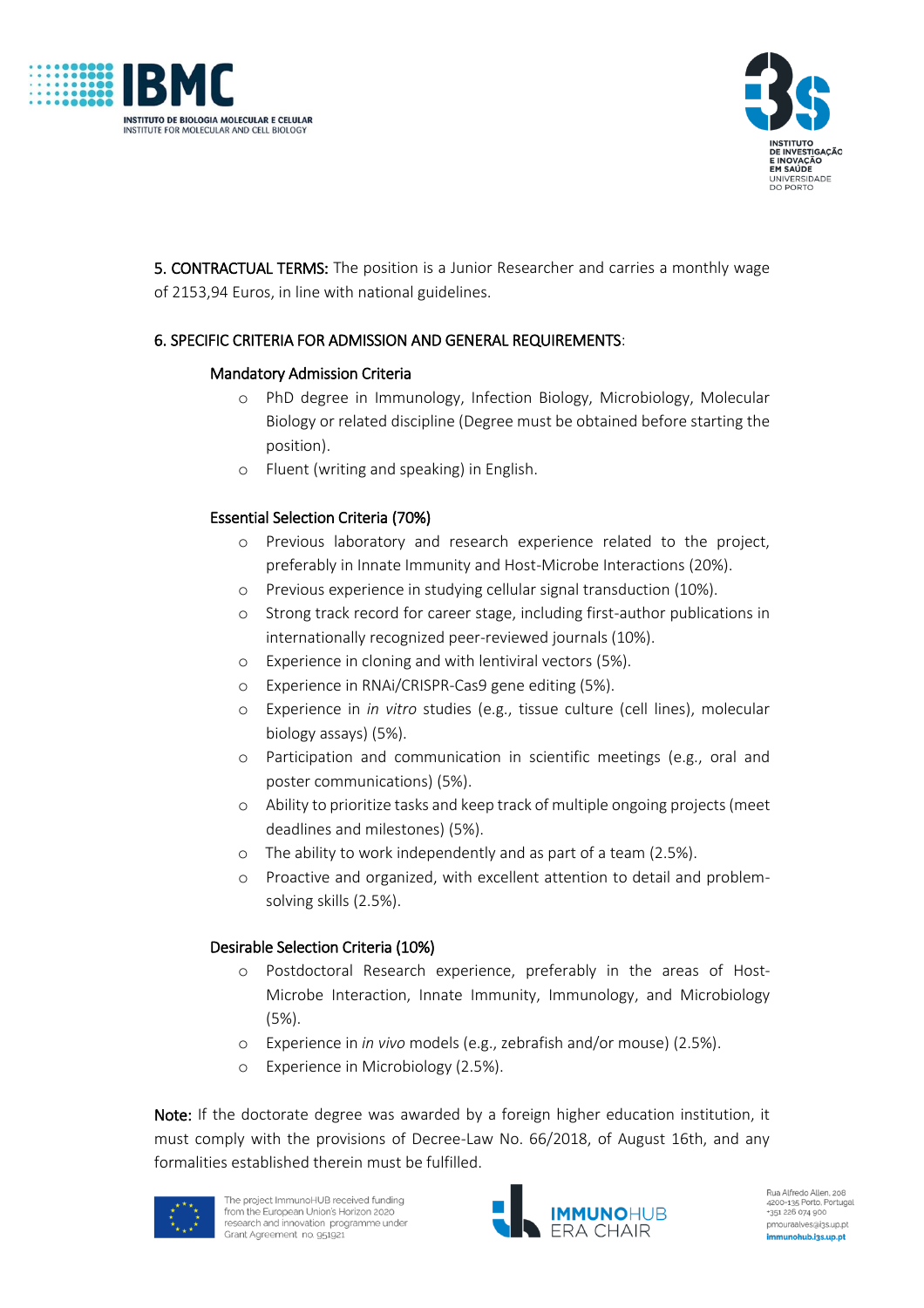



# 7. APPLICATION DOCUMENTS AND DEADLINE:

Applicants should send (written in English):

- PhD certificate
- Curriculum vitae
- Motivation letter (3 A4 pages maximum), including detailed information on how the candidate meets the mentioned criteria.
- Contact details of minimum 2 referees (referees will be contacted, if needed, only after the interview process)
- Other documentation relevant that the candidate might find relevant for the evaluation of qualifications in a related scientific area

Candidates shall submit their application filing the required information and supporting documentation, in a digital form, in PDF format, from the  $9^{\sf th}$  <mark>of May to the 1st of July 2022</mark> (inclusively), using the following web link: [https://dozer.i3s.up.pt/applicationmanagement/#/addapplications/JUNIOR\\_RESEARCHER](https://dozer.i3s.up.pt/applicationmanagement/#/addapplications/JUNIOR_RESEARCHERERACHAIRIMMUNOHUBIBMC26112021) [ERACHAIRIMMUNOHUBIBMC26112021](https://dozer.i3s.up.pt/applicationmanagement/#/addapplications/JUNIOR_RESEARCHERERACHAIRIMMUNOHUBIBMC26112021)

Candidates who fail to submit all the required documents will be excluded from the process. In case of doubt, the jury reserves the right to request supporting documents, relevant to the application, from the candidate in question.

This call is specific to the advertised vacancy and can be terminated at any time before approval of the final candidate list.

## 8.SELECTION JURY:

Pedro Moura Alves (Chairman) Nuno Alves Eurico Morais de Sá

## 9. EVALUATION CRITERIA FOR INTERVIEW SELECTION:

- Fulfil all the mandatory admission criteria
- Scientific background and experience in the areas listed above on essential (70%) and desirable criteria (10%)
- Motivation letter (10%)- Interest and motivation for the area where the hiring profile fits in and availability to start the contract.





Rua Alfredo Allen, 208 4200-135 Porto, Portugal<br>+351 226 074 900 pmouraalves@i3s.up.pt immunohub.i3s.up.pt